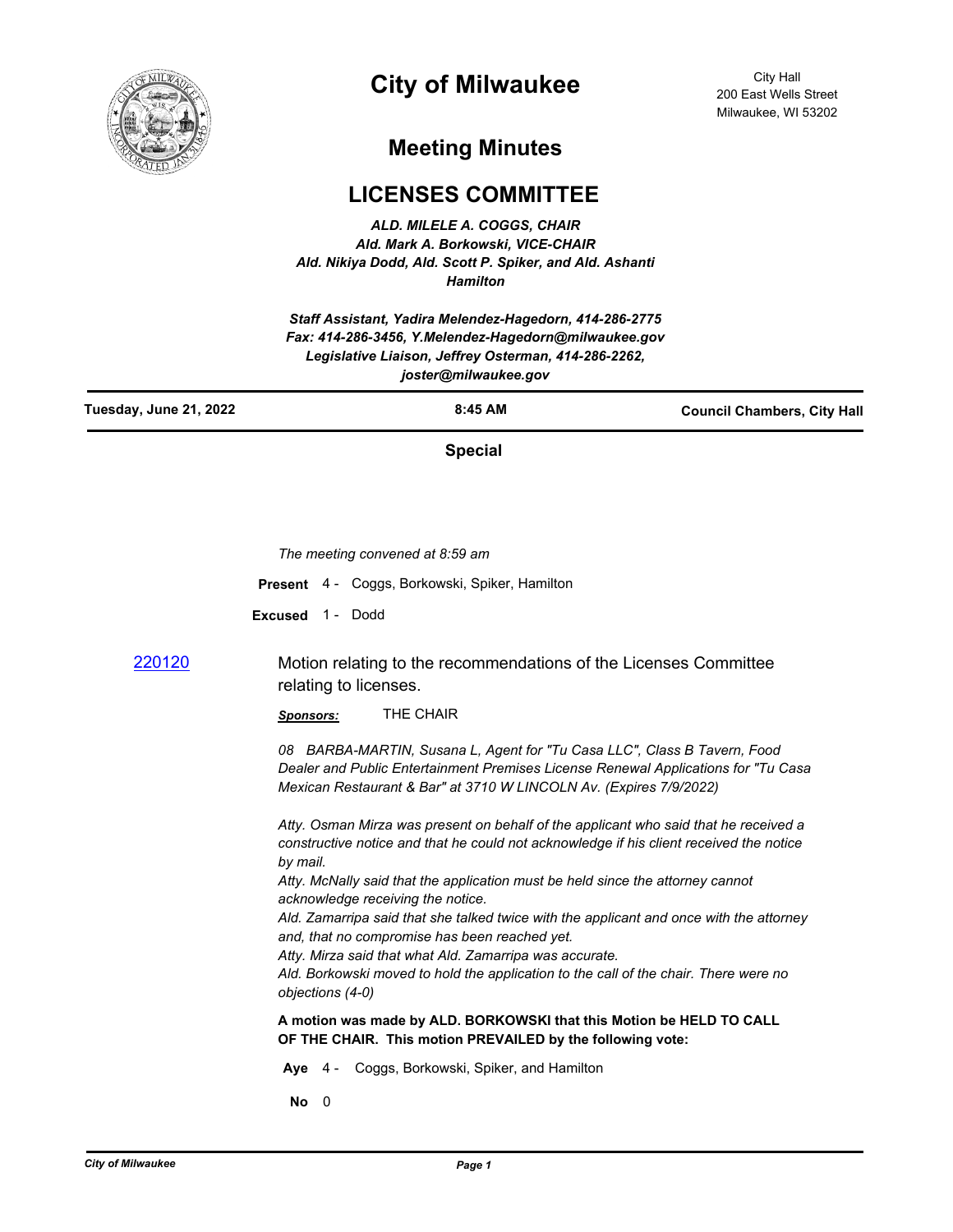**Excused** 1 - Dodd

*Agenda Only*

*01 HARRELL, Alexander F, Agent for "Off the 10 Customs LLC", Secondhand Motor Vehicle Dealer's License Renewal Application with Change of Hours From Opening Mon – Fri; 3PM - 6PM To Open Mon, Wed and Fri; 3PM - 6PM for "Off the 10 Customs LLC" at 3406 W VILLARD Av.* 

*03 FISCHER, Daniel, Agent for "METRO ENTERPRISES, INC", Class B Tavern and Public Entertainment Premises License Renewal Applications for "QUARTERS" at 900 E CENTER St.* 

*03 KASHOU, Salem J, Agent for "Erth Wellness, LLC", Food Dealer License Renewal Application with Change of Hours To Open Mondays 10AM - 5PM for "Kind Oasis" at 2169 N FARWELL Av.* 

*03 PACKEE, Justin, Agent for "Yo Factory LLC", Temporary Change of Plan Application by Adding Sidewalk at the East Side of the Premises - May to Oct - 11AM - 10PM for "Yo Factory" at 2203 N Farwell Av.*

*04 DEWEY, Nikki L, Agent for "Levy Premium Food Service LP", Class B Tavern License Transfer Application for Change of Business Operations by Removing 500 W Kilbourn Av (Miller High Life Theater) Premises Address for "Levy Restaurants at Wisconsin Center District" at 420 W Kilbourn Av.*

*04 POYTINGER, Marla R, Agent for "Amped MKE, Inc", Class B Tavern, Food Dealer and Public Entertainment Premises License Applications Requesting Disc Jockey, Bands, Karaoke, Comedy Acts, Patrons Dancing and 4 Concerts per Year for "Amped" at 910 W Juneau Av.*

*04 RADUE, Eric M, Agent for "German Fest Milwaukee, Inc", Class B Tavern and Temporary Public Entertainment Premises License Application for "German Fest" at 200 N Harbor DR.*

*04 RISSEEUW, Benjamin A, Agent for "Wisconsin & Milwaukee Hotel, LLC", Class B Tavern, Food Dealer, Hotel/Motel, Sidewalk Dining, Public Entertainment Premises and Loading Zone License Renewal Applications with Change of Agent for "Milwaukee Marriott Downtown/Starbucks" at 323 E Wisconsin Av.*

*05 UDEOJI, Didacus O, Agent for "Nigerian Community in Milwaukee, Inc", Public Entertainment Premises License Transfer Application for Change of Agent for "Nigerian Community in Milwaukee" at 8310 W Appleton Av.*

*08 FLEEGE, Ralph A, Agent for "MITCHELL NOVELTY COMPANY, INC", Amusement Machine or Jukebox Distributors License Renewal Application with Change of Agent and Adding Stockholder for "MITCHELL NOVELTY COMPANY" at 3506 W NATIONAL Av.* 

*06 DHIMAN, Muskaan, Agent for "Park 7 Lofts, LLC", Loading Zone License Renewal Application with Change of Agent for "550 Ultra Lofts" at 500 W JUNEAU Av.* 

*08 PADILLA, Luis A, Agent for "Compadres Auto Sales LLC", Secondhand Motor*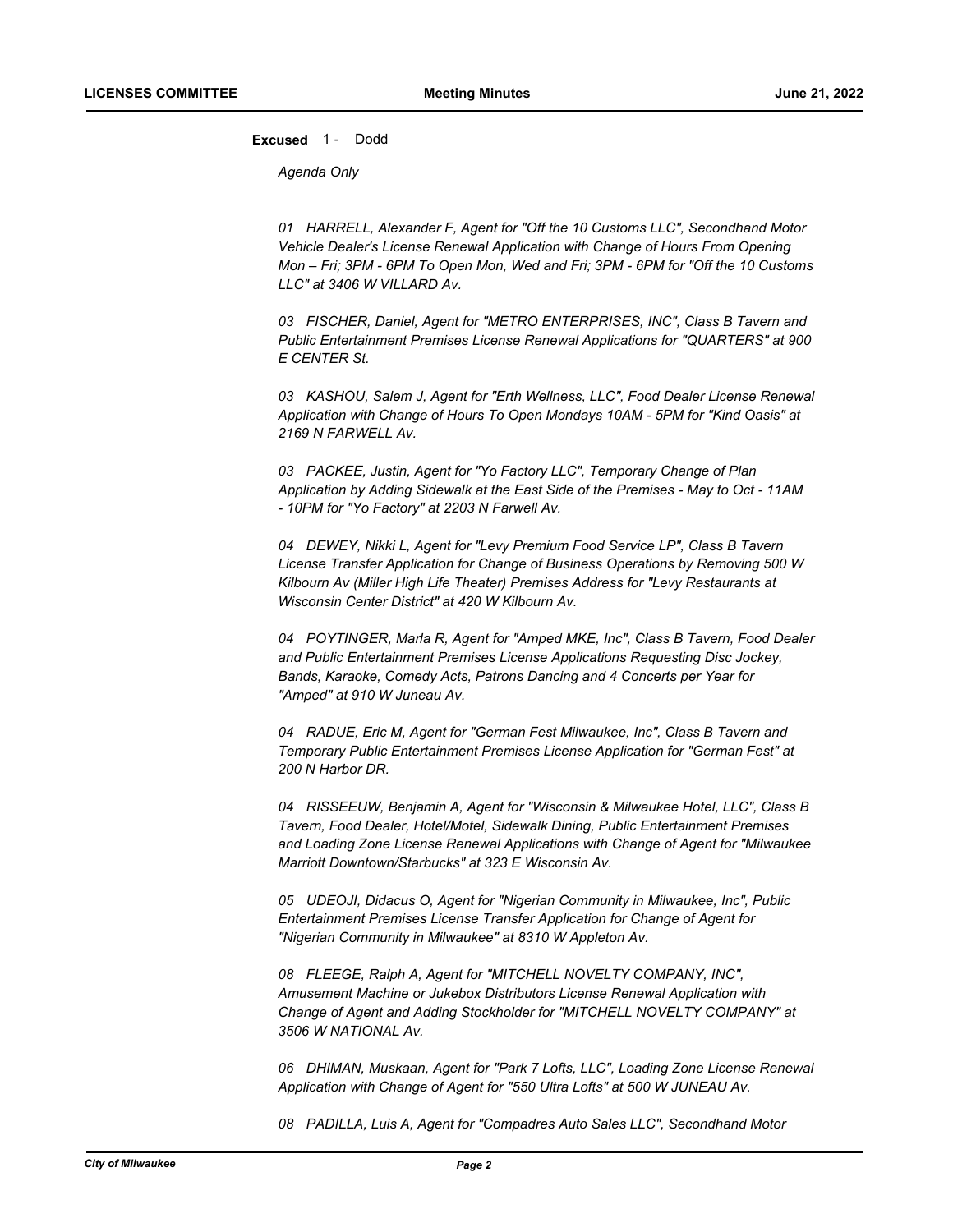*Vehicle Dealer's License Application for "Compadres Auto Sales LLC" at 2059 W FOREST HOME Av.*

*09 VARGAS, Daniela, Agent for "Sam's East, Inc.", Recycling, Salvaging, or Towing Premises License Renewal Application for "Sam's Club #6324" at 8100 N 124th St.* 

*10 FORD, Pattie L, Agent for "Paloma LLC", Permanent Extension of Premise Application for Alcohol and Food by Adding Outdoor Cooler on West Side of the Premises for "Paloma Taco & Tequila" at 5419 W NORTH Av.*

*10 HARRIS-MORSE, William C, Agent for "North Avenue Market, LLC", Class B Tavern, Food Dealer, Public Entertainment Premises and Sidewalk Dining Waiver Request of the Time Limit to Receive a License for "North Avenue Market" at 5900 W North Av.*

*11 NAVEJAR, Armando C, Agent for "Lion Grip Towing L.L.C.", Recycling, Salvaging or Towing Vehicle License Application for "Lion Grip Towing" at 6718 W HARRISON Av.*

*11 ORTIZ, Patricia, Agent for "Autoplex MKE LLC", Recycling, Salvaging, or Towing Premises License Application for "Autoplex" at 5130 W FOREST HOME Av.*

*12 REINHARDTSEN, Jessica A, Agent for "Greige, LLC", Class B Tavern, Food Dealer and Sidewalk Dining License Renewal Applications with Change of Hours From Opening at 7AM Mon - Sat and Closing at 9PM Tue- Thu and at 11PM Fri & Sat To Close at 5PM Wed- Sat for "Greige" at 408 W Florida St #104.* 

*13 FRANZ, Kenneth D, Agent for "Howell Avenue ES Lodging Associates LLC", Class B Tavern, Food Dealer and Hotel/Motel License Renewal Applications with Change of Agent for "Home 2 Suites - Milwaukee Airport" at 5880 S HOWELL Av.* 

*13 ROSEN, Jeff, Agent for "Four Keys LLC", Secondhand Motor Vehicle Dealer's License Application for "Rosen Nissan" at 5819-39 S 27th St.*

*14 CAMERON, John J, Agent for "MKE Outdoor Indoor Exchange LLC", Secondhand Dealer's License Application for "MKE Outdoor Indoor Exchange, LLC" at 3044 S Delaware Av.*

*14 ZASTROW, Jena, Agent for "MEGA MARTS LLC", Class A Malt & Class A Liquor, Food Dealer, Public Entertainment Premises and Weights & Measures License Transfer Applications for Change of Agent for "PICK 'N SAVE #6878" at 250 W HOLT Av.*

*Ald. Spiker moved approval of the "Agenda Only" items. There were no objections. (Prevailed 4-0)*

**A motion was made by ALD. SPIKER that this Motion be AMENDED. This motion PREVAILED by the following vote:**

**Aye** 4 - Coggs, Borkowski, Spiker, and Hamilton

**No** 0

**Excused** 1 - Dodd

*Warning Letter*